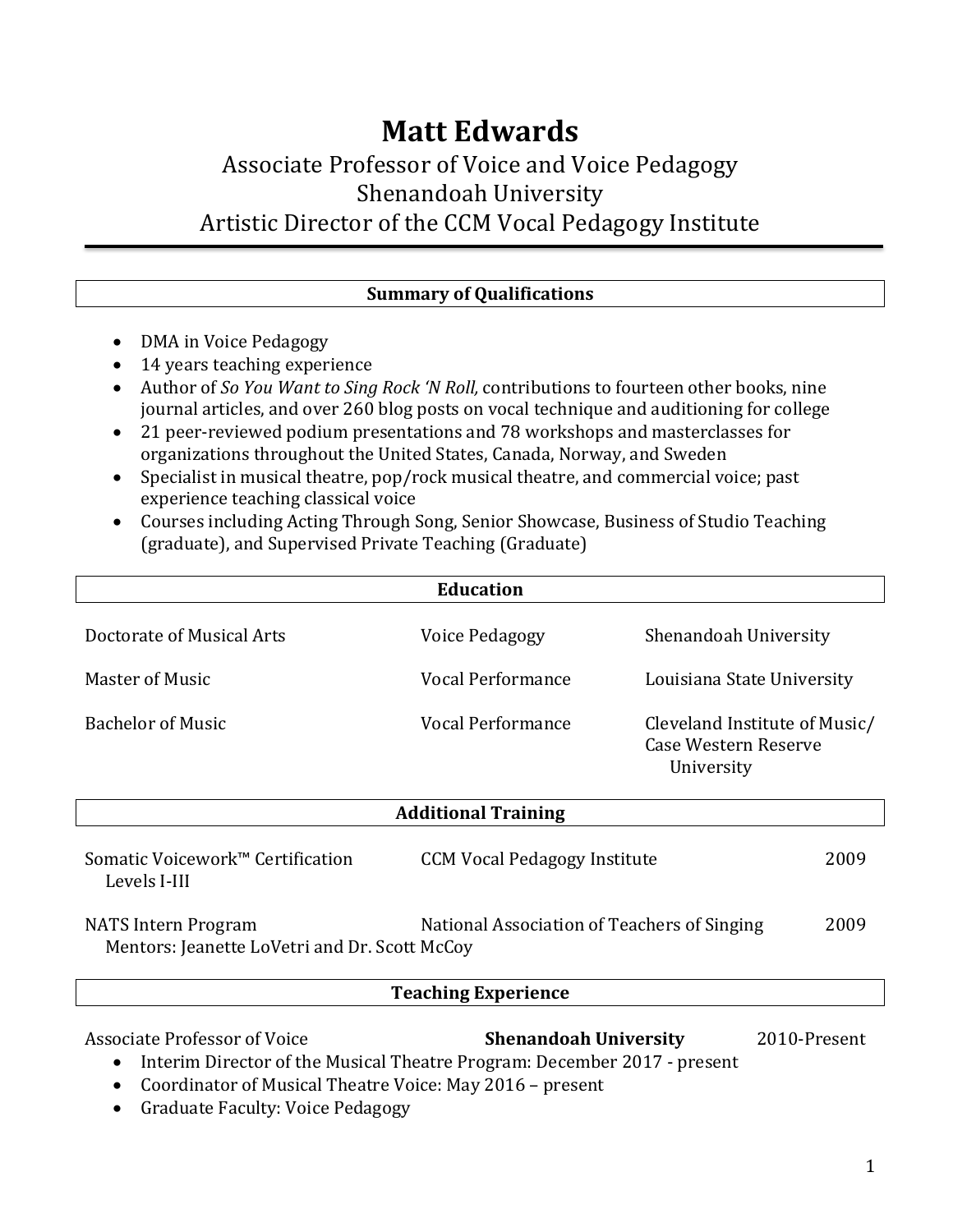| <b>Artistic Director</b><br><b>CCM Vocal Pedagogy Institute</b><br>2015-Present<br>Created a unique nine-day curriculum that trains established and emerging voice teachers<br>$\bullet$<br>to teach non-classical vocal styles. Annually the institute attracts 100+ participants from<br>around the world. |                                                                                                                                                     |             |  |
|--------------------------------------------------------------------------------------------------------------------------------------------------------------------------------------------------------------------------------------------------------------------------------------------------------------|-----------------------------------------------------------------------------------------------------------------------------------------------------|-------------|--|
| Faculty<br>Somatic Voicework™ the Jeanette LoVetri Method, Levels I, II, and III<br>Created Post-Certification Course: Audio Technology and the Singing Teacher                                                                                                                                              | <b>CCM Vocal Pedagogy Institute</b>                                                                                                                 | 2011-2015   |  |
| <b>Adjunct Voice Faculty</b><br><b>Applied Voice: Musical Theatre</b>                                                                                                                                                                                                                                        | <b>SUNY Cortland</b>                                                                                                                                | 2008-2010   |  |
| Artist in Residence<br>Applied Voice: Classical, Musical Theatre, and Pop/Rock/Country/R&B<br>$\bullet$<br>Courses: Basics of Music, Acting with your Singing Voice, Vocal Methods for Music Education<br>$\bullet$<br>Majors, and Senior Thesis Advisor                                                     | <b>Hartwick College</b>                                                                                                                             | 2007-2010   |  |
| <b>Graduate Teaching Assistant</b>                                                                                                                                                                                                                                                                           | Louisiana State University                                                                                                                          | 2004 - 2005 |  |
|                                                                                                                                                                                                                                                                                                              | <b>Publications</b>                                                                                                                                 |             |  |
|                                                                                                                                                                                                                                                                                                              | <b>Book</b>                                                                                                                                         |             |  |
| So You Want to Sing Rock? A guide for professionals                                                                                                                                                                                                                                                          | Rowman & Littlefield                                                                                                                                | 2014        |  |
|                                                                                                                                                                                                                                                                                                              | <b>Book Chapters, Sections, and Interviews</b>                                                                                                      |             |  |
| Featured pedagogue<br>One of 40 teachers from around<br>the world                                                                                                                                                                                                                                            | <b>Training Contemporary</b><br><b>Commercial Singers</b><br>Author: Elizabeth Benson, DMA<br>Compton Publishing (UK)                               | 2019        |  |
| Exercise: Icing the Song:<br>Onsets and Releases in Rock Singing                                                                                                                                                                                                                                             | The Voice Teacher's Cookbook:<br>Creative recipes for teachers<br>of singing<br><b>Edited by Brian Winnie</b><br><b>Meredith Music Publications</b> | 2018        |  |
| "Why its time to add CCM to your Studio"                                                                                                                                                                                                                                                                     | So You Want to Sing CCM<br><b>Edited by Matthew Hoch</b>                                                                                            | 2018        |  |

 Rowman & Littlefield

• Courses including: Applied Voice, Senior Showcase, Business of Studio Teaching, Supervised

Private Teaching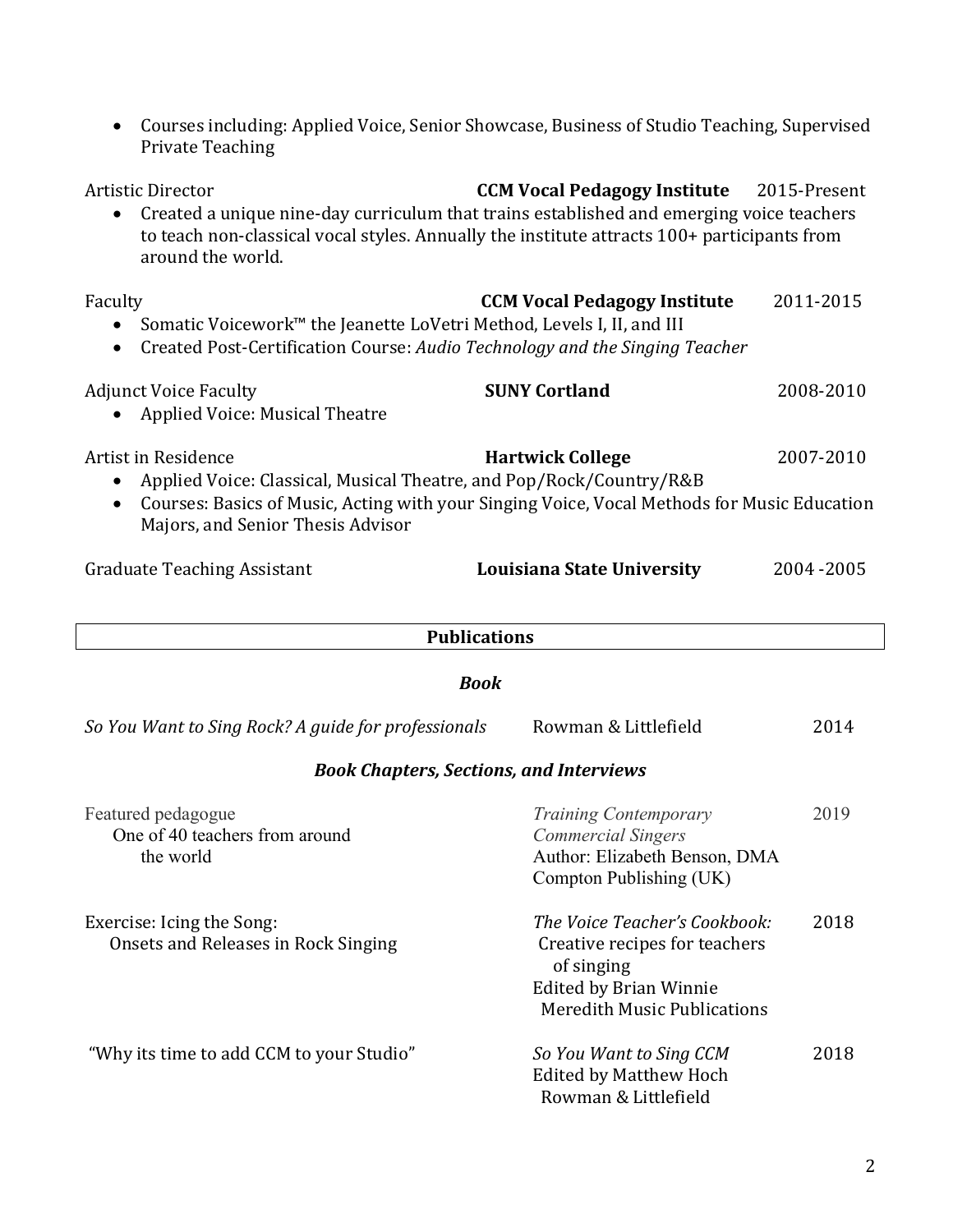| "Commercial Voice and Music Theatre:<br>A comparison"                                   | So You Want to Sing CCM<br><b>Edited by Matthew Hoch</b><br>Rowman & Littlefield                                  | 2018 |
|-----------------------------------------------------------------------------------------|-------------------------------------------------------------------------------------------------------------------|------|
| "Audio Enhancement Technology"                                                          | So You Want to Sing CCM<br><b>Edited by Matthew Hoch</b><br>Rowman & Littlefield                                  | 2018 |
| "Audio Enhancement Technology"                                                          | So You Want to Sing Folk Music<br>Author: Trineice Robinson-Martin<br>Rowman & Littlefield                        | 2017 |
| "Audio Enhancement Technology"                                                          | So You Want to Sing A Cappella<br><b>Author: Deke Sharon</b><br>Rowman & Littlefield                              | 2017 |
| "Audio Enhancement Technology"                                                          | So You Want to Sing Gospel<br><b>Author: Trineice Robinson-Martin</b><br>Rowman & Littlefield                     | 2016 |
| "Audio Enhancement Technology"                                                          | So You Want to Sing Sacred Music<br><b>Author: Matthew Hoch</b><br>Rowman & Littlefield                           | 2016 |
| "Audio Enhancement Technology"                                                          | So You Want to Sing Country<br>Author: Kelly Garner<br>Rowman & Littlefield                                       | 2016 |
| "Some Words of Wisdom"                                                                  | Get the Callback, $2^{nd}$ edition<br>Author: Jonathan Flom<br>Rowman & Littlefield                               | 2016 |
| "What the Singing Voice Rehabilitation<br>Specialist Should Know About Sound Equipment" | <b>Manual of Singing Voice</b><br>Rehabilitation<br>Author: Leda Scearce, CCC-SLP<br><b>Plural Publishing</b>     | 2015 |
| "Audio Technology and the Voice Specialist"                                             | The Vocal Athlete<br>Authors: Dr. Wendy LeBorgne, CCC-SLP<br>Marci Rosenberg, CCC-SLP<br><b>Plural Publishing</b> | 2014 |
| "Harnessing Audio Technology"                                                           | <b>Modern Singer's Dictionary</b><br>Author: Dr. Matthew Hoch<br>Rowman & Littlefield                             | 2013 |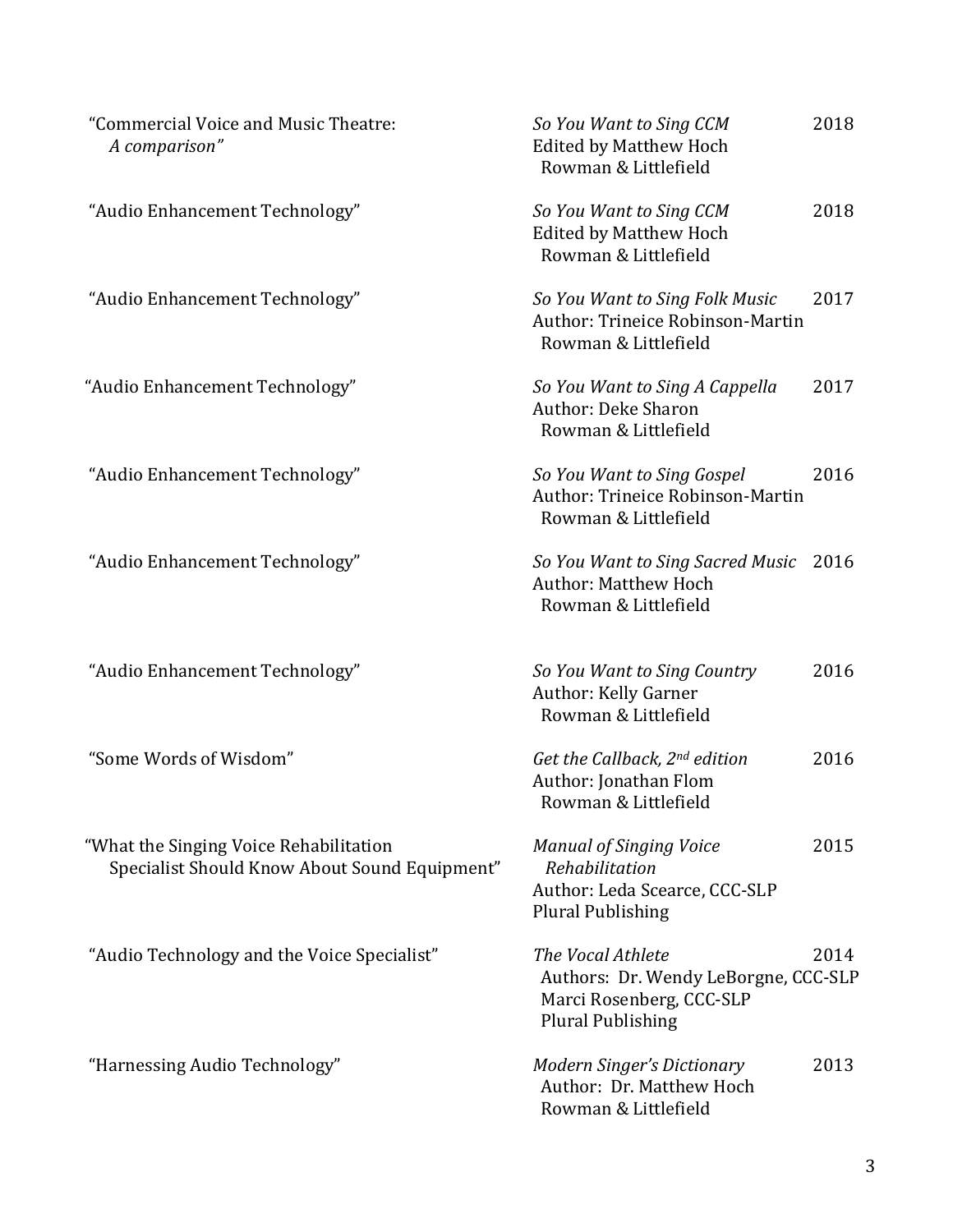### *Journal Articles*

| "CCM versus Musical Theatre: A comparison"                                                                | Journal of Singing          | In press         |  |
|-----------------------------------------------------------------------------------------------------------|-----------------------------|------------------|--|
| "Tongue Coordination Exercises"                                                                           | The Voice                   | <b>Fall 2016</b> |  |
| "An Analysis of Casting Trends on Broadway"                                                               | Journal of Voice            | May 2014         |  |
| "A SWOT Analysis of<br>Voice Pedagogy in the United States                                                | Journal of Singing          | Jan./Feb. 2014   |  |
| "Preparing Your Students for College Auditions"                                                           | American Music Teacher      | August 2013      |  |
| "Dream of Singing on Broadway in a Pop/Rock<br>Musical? VP Boyle shares his Top 10 tips to get you there" | Southern Theatre            | Summer 2013      |  |
| "Why It's Time to Add Pop/Rock to Your Teaching"                                                          | <b>NYSTA VOICEPrints</b>    | Nov/Dec 2013     |  |
| "Musical Theatre Voice Training: Think outside<br>of the box"                                             | Southern Theatre            | Spring 2013      |  |
| "Audio Equipment for Singers"                                                                             | <b>NYSTA VOICEPrints</b>    | May/June<br>2012 |  |
| <b>Features</b>                                                                                           |                             |                  |  |
| "Are You Ready to Rock?" by Dr. Brian Manternach                                                          | Classical Singer            | March 2015       |  |
| "Making Music with iOS Gear:<br>Changing the Shape of Things to Come"                                     | The Hub (online)            | August 2014      |  |
| <b>Online</b>                                                                                             |                             |                  |  |
| <b>Guest Contributor</b><br>Four articles on releasing jaw and tongue tension                             | <b>Vocology In Practice</b> | Oct. 2018        |  |
| Vocal Coach in Residence<br>Four articles on commercial vocal technique                                   | Voice Council Magazine      | Dec. 2016        |  |
| Co-author "Digital Audition Guide"                                                                        | GetAcceptd.com              | 2013             |  |

#### *Blogs*

EdwardsVoice.Wordpress.com

Over 140 articles on vocal pedagogy covering a wide range of topics including technique, technology, repertoire, and other relevant topics for CCM voice teachers.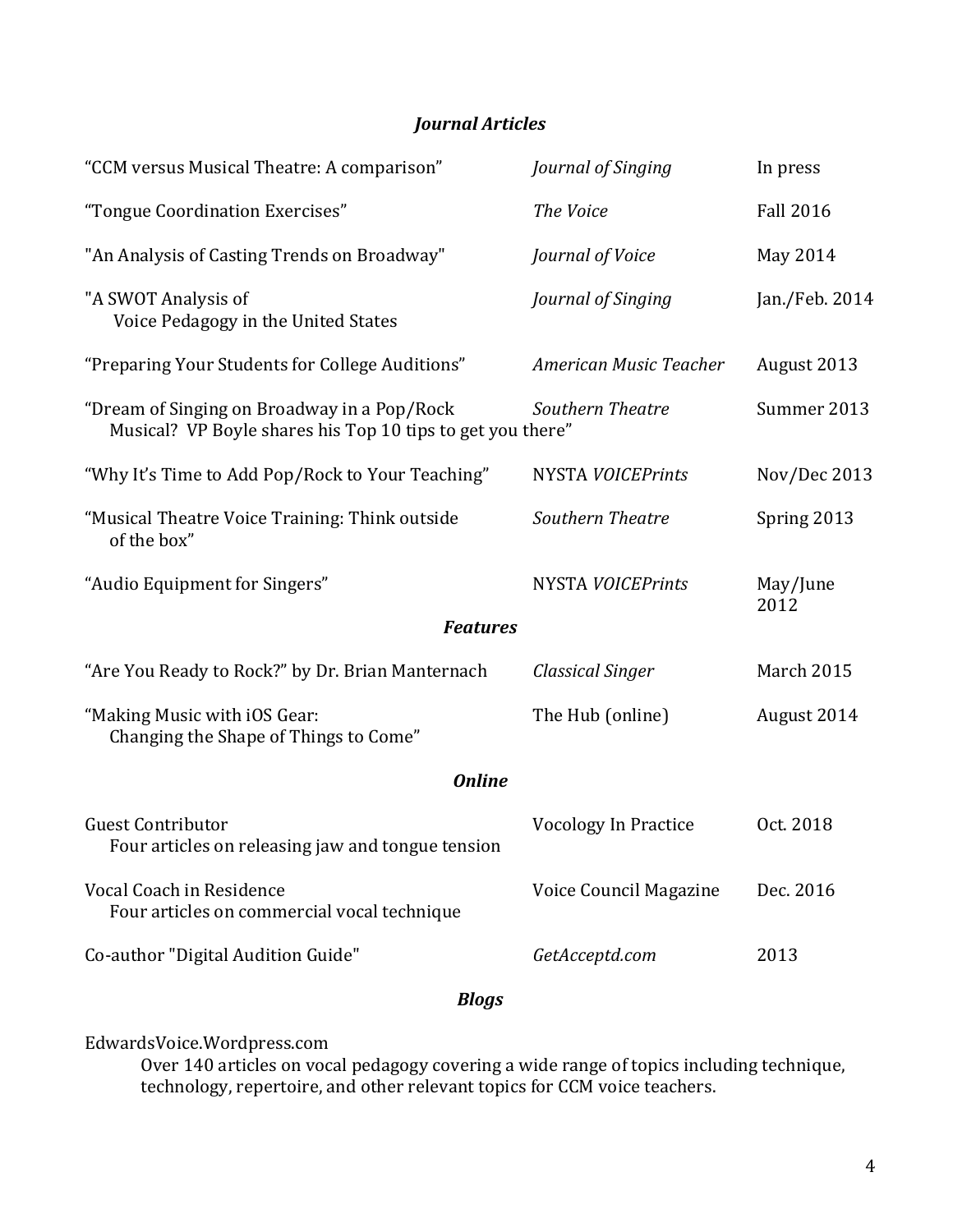AuditioningForCollege.com

Over 120 posts on the college audition process covering musical theatre, vocal performance, and commercial music. The blog has logged over 1.6 million page views since 2012.

| <b>Presentations</b>                                                                                                                                    |      |  |
|---------------------------------------------------------------------------------------------------------------------------------------------------------|------|--|
| <b>International</b><br>Panel: World Café - Voice Medical Teams<br>Pan-American Vocology Association                                                    | 2017 |  |
| Toronto, Ontario, Canada<br><b>Vocal Positions for Pop/Rock</b><br>Musical Theatre Educator's Alliance                                                  | 2016 |  |
| Oslo, Norway<br>International Voice Teacher Panel and Masterclass<br>Musical Theatre Educators Alliance International Conference<br>Gothenburg, Sweden  | 2011 |  |
| <b>United States</b>                                                                                                                                    |      |  |
| "Untying the Knot: Resolving Muscle Tension Dysphonia<br>in Singers in the Clinic and Studio"<br>PAVA/VASTA Joint Conference<br>Seattle, WA             | 2018 |  |
| Teaching and Adjudicating MT Styles<br><b>NATS National Conference</b><br>Las Vegas, NC                                                                 | 2018 |  |
| Modernizing Vocal Training for our Students<br>Musical Theatre Educator's Alliance<br>Orlando, FL                                                       | 2018 |  |
| A Survey of Voice Faculty in Commercial Music Degree Programs<br>Voice Foundation Annual Symposium - Care of the Professional Voice<br>Philadelphia, PA | 2017 |  |
| A Survey of Curriculum in Commercial Music Degree Programs<br>Voice Foundation Annual Symposium - Care of the Professional Voice<br>Philadelphia, PA    | 2017 |  |
| What Science Can Teach us About the Singing Voice and Why it Matters<br><b>Association for Popular Music Education</b><br>Boston, MA                    | 2016 |  |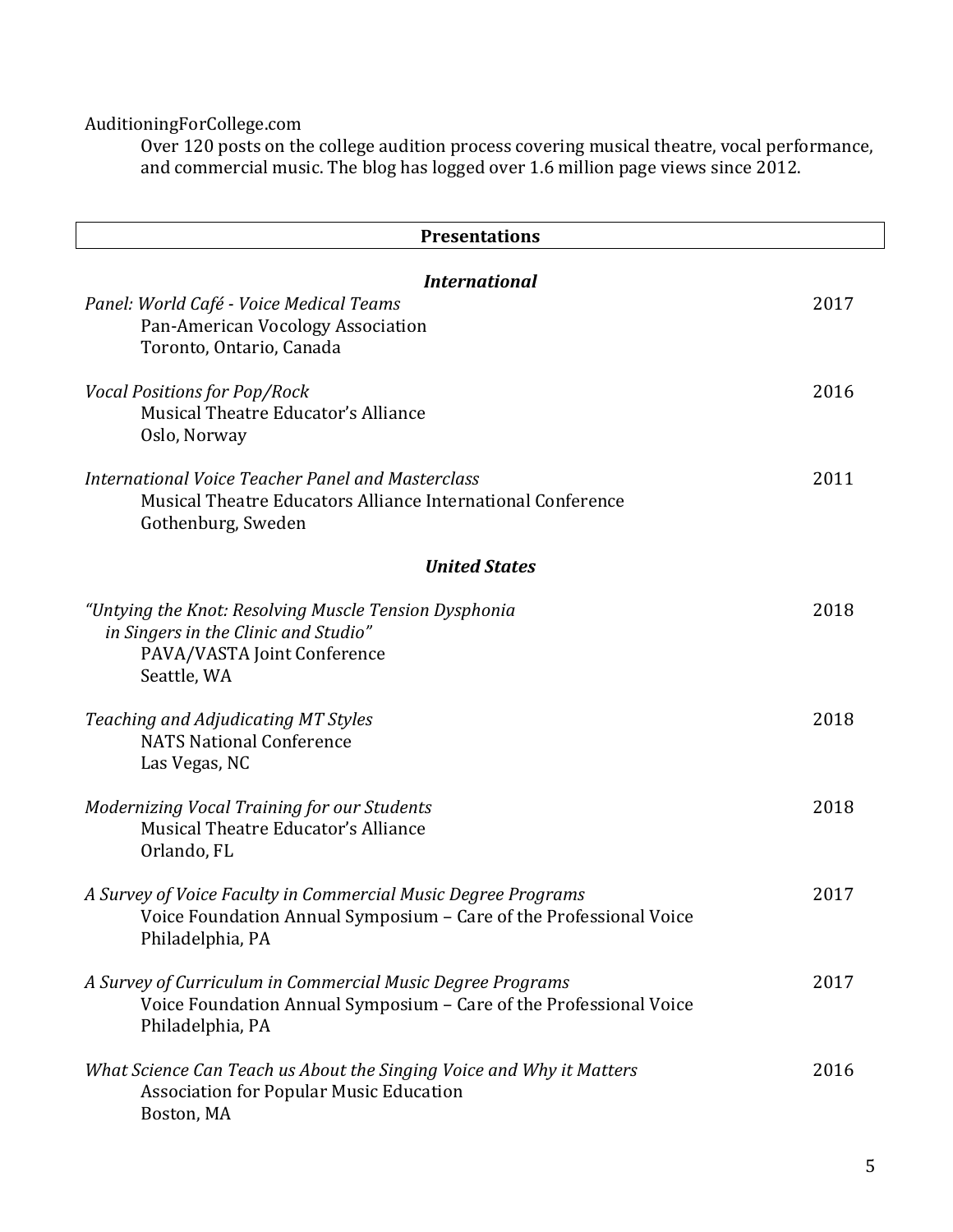| Teaching Rock Singers Without Destroying Their Voices<br><b>Association for Popular Music Education</b><br>Boston, MA                                                  | 2016 |
|------------------------------------------------------------------------------------------------------------------------------------------------------------------------|------|
| The Effect of Audio Enhancement on Vocal Timbre<br><b>Acoustical Society of America</b><br>Salt Lake City, UT                                                          | 2016 |
| Audio Recording and Technology<br>Musical Theatre Educator's Alliance<br>San Diego, CA                                                                                 | 2016 |
| Habilitation and Rehabilitation for Rock Singers<br>Pan-American Vocology Association<br>Greensboro, NC                                                                | 2015 |
| Rock Rehab: A Collaborative Approach to Working with the Injured Rock Singer<br>Voice Foundation Annual Symposium - Care of the Professional Voice<br>Philadelphia, PA | 2014 |
| Ethno-historical Barriers to Contemporary Commercial Music Voice Pedagogy<br>Voice Foundation Annual Symposium - Care of the Professional Voice<br>Philadelphia, PA    | 2013 |
| Analysis of Current Casting Trends in Musical Theatre<br>Voice Foundation Annual Symposium - Care of the Professional Voice<br>Philadelphia, PA                        | 2013 |
| Pop/Rock Singers' Attitudes Toward Professional Voice Training<br>Voice Foundation Annual Symposium - Care of the Professional Voice<br>Philadelphia, PA               | 2013 |
| Bridging the Gap Between Classical and CCM Voice Training<br>Music Theatre Educators Alliance National Conference<br>Saint Louis, MO                                   | 2013 |
| Who Is Teaching What to Pop/Rock Singers?<br>Voice Foundation Annual Symposium - Care of the Professional Voice<br>Philadelphia, PA                                    | 2012 |
| Navigating the College Audition Process: What We Want<br><b>Southeastern Theatre Conference</b><br>Chattanooga, TN                                                     | 2012 |
| Integrating Pop/Rock in the Musical Theatre Curriculum<br>Indiana University New Voice Educators Symposium<br>Bloomington, IN                                          | 2011 |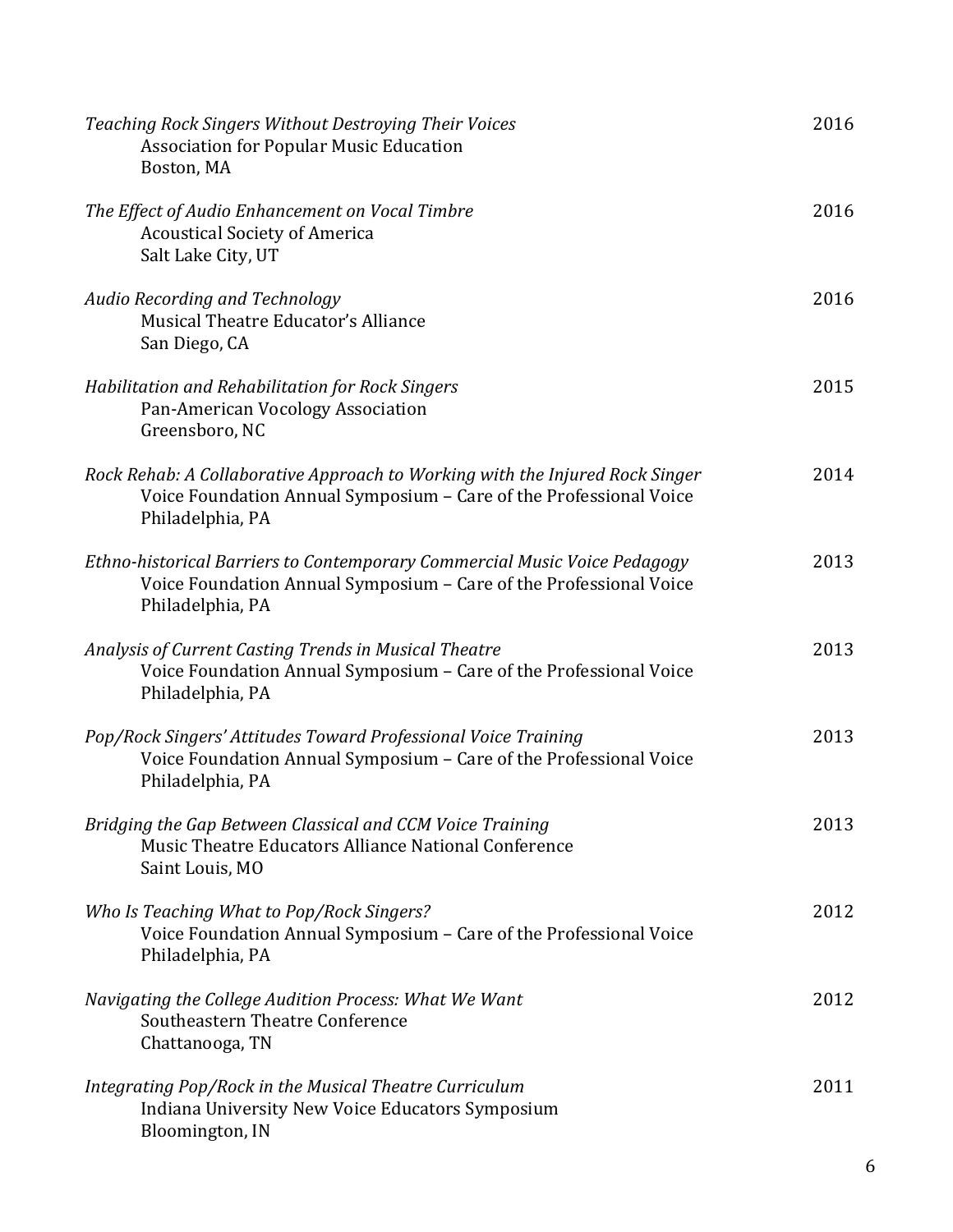## **Workshops and Masterclasses**

#### *International*

| Northwest Region of NATS<br>Masterclass<br>Vancouver, British Columbia, Canada                       | 2019 |  |
|------------------------------------------------------------------------------------------------------|------|--|
| Memorial University of Newfoundland<br><b>CCM Workshop</b><br>St. John's, Newfoundland, Canada       | 2019 |  |
| Sheridan College<br><b>CCM Workshop</b><br>Oakville, Ontario, Canada                                 | 2019 |  |
| <b>Toronto NATS</b><br>CCM Vocal Pedagogy Workshop<br>Toronto, Ontario                               | 2017 |  |
| Bårdar Academy<br>Pop/Rock Workshop<br>Oslo, Norway                                                  | 2016 |  |
| University of Toronto<br>Pop/Rock Workshop<br>Toronto, Ontario, Canada                               | 2016 |  |
| <b>United States</b>                                                                                 |      |  |
| Summer Vocology Institute, National Center for Voice and Speech<br>Masterclass<br>Salt Lake City, UT | 2019 |  |
| University of Portland<br>Masterclass<br>Portland, OR                                                | 2019 |  |
| <b>Cascade Chapter of NATS</b><br>4 Day CCM Workshop<br>Portland, OR                                 | 2019 |  |
| <b>Eastern NY Region of NATS</b><br>Masterclass<br>Rochester, NY                                     | 2019 |  |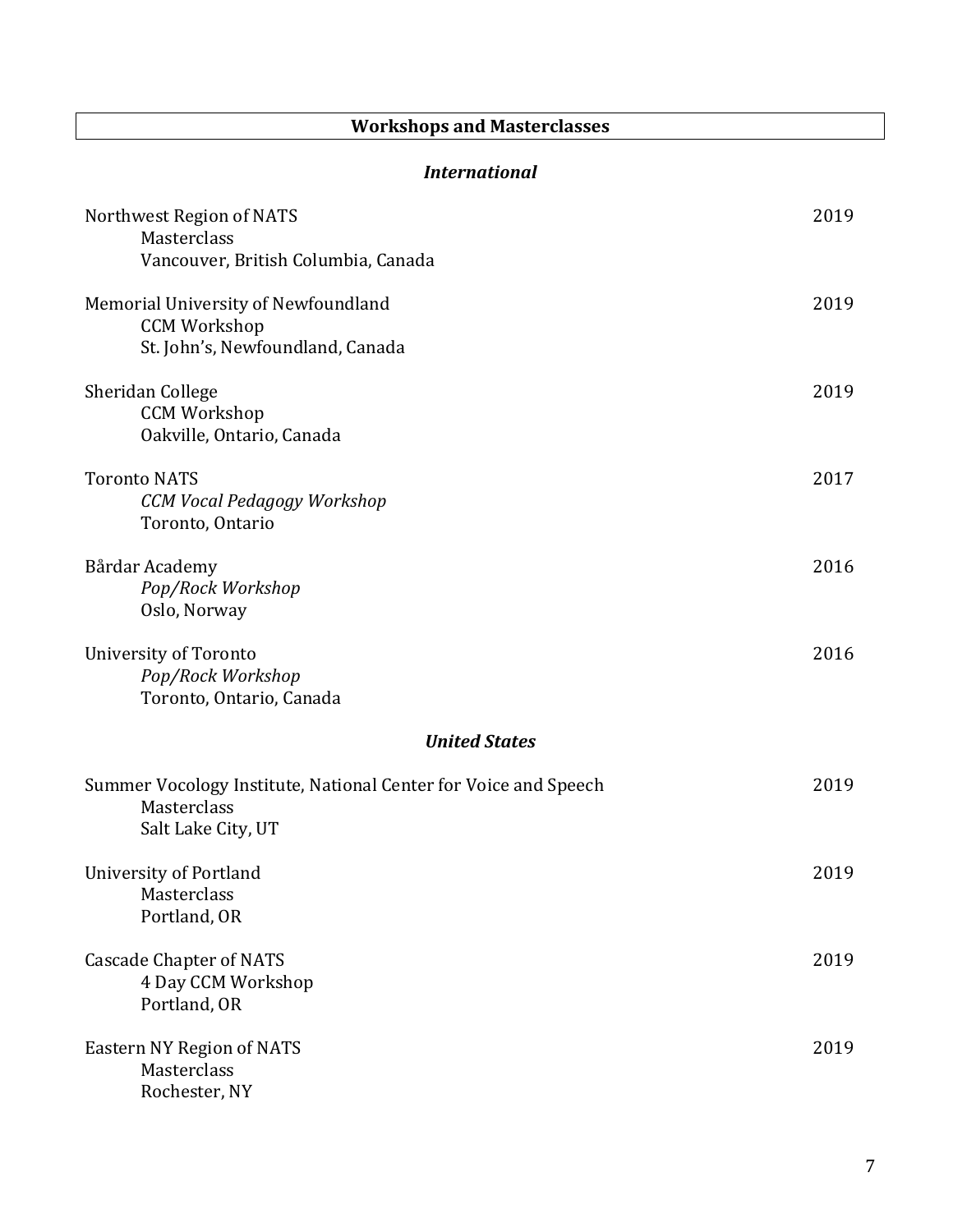| Missouri State University<br>Pop/Rock Workshop<br>Springfield, MO                                                             | 2018 |
|-------------------------------------------------------------------------------------------------------------------------------|------|
| Illinois Wesleyan University<br>Pop/Rock Workshop<br>Bloomington, IL                                                          | 2018 |
| Gettysburg College<br><b>CCM Masterclass</b><br>Gettysburg, PA                                                                | 2018 |
| <b>South Texas NATS</b><br>Masterclass<br>San Antonio, TX                                                                     | 2018 |
| <b>Lawrence Conservatory</b><br><b>Guest Vocal Coach</b><br>Bernstein's Mass and scenes from Spring Awakening<br>Appleton, WI | 2018 |
| Westminster Choir College<br><b>Guest Faculty</b><br>Summer Voice Pedagogy Institute<br>Princeton, NJ                         | 2018 |
| <b>NATS Intern Program</b><br>Master Teacher<br>University of Colorado Boulder                                                | 2018 |
| Carolina Voices<br>Workshop for World Voice Day<br>Charlotte, NC                                                              | 2018 |
| Northwest School for the Arts<br><b>Musical Theatre Masterclass</b><br>Charlotte, NC                                          | 2018 |
| <b>Florida State University</b><br>Pop/Rock workshop<br>Tallahassee, FL                                                       | 2018 |
| University of Northern Colorado<br>Guest Vocal Coach Jesus Christ Superstar<br>Greeley, CO                                    | 2018 |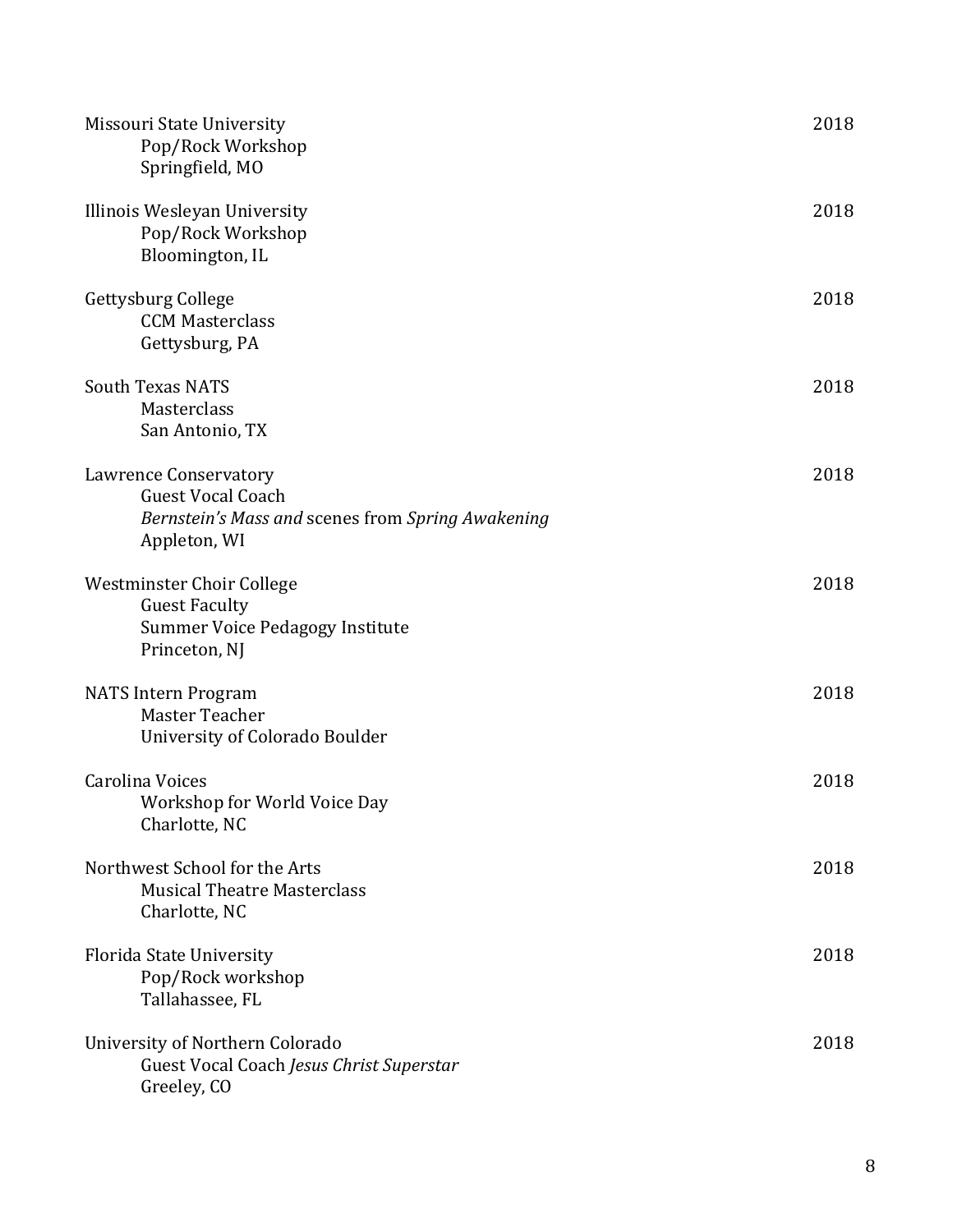| University of Northern Colorado<br>Pop/Rock Intensive<br>Greeley, CO                                                                                             | 2018 |
|------------------------------------------------------------------------------------------------------------------------------------------------------------------|------|
| Southeastern Theatre Conference<br>Bustin' Rhymes: The basics of rapping<br>Lexington, KY                                                                        | 2017 |
| Southeastern Theatre Conference<br><b>Functional Voice Training for All Styles</b><br>Lexington, KY                                                              | 2017 |
| Voice Foundation Annual Symposium - Care of the Professional Voice<br>Crossing Over: From Classical to Commercial and Musical Theatre Styles<br>Philadelphia, PA | 2017 |
| Lehigh Valley NATS<br><b>CCM Vocal Pedagogy Workshop</b><br>Bethlehem, PA                                                                                        | 2017 |
| DeSales University<br><b>Musical Theatre Workshop</b><br>Center Valley, PA                                                                                       | 2017 |
| <b>Snow College</b><br>Commercial Voice Workshop<br>Ephraim, UT                                                                                                  | 2017 |
| <b>Brigham Young University</b><br>Pop/Rock Workshop<br>Provo, UT                                                                                                | 2017 |
| <b>United States Air Force Singing Sergeants</b><br>Pop/Rock Workshop<br>Joint Base Anacostia-Bolling<br>Washington, D.C.                                        | 2017 |
| Texas Woman's University<br>CCM Vocal Pedagogy Workshop<br>Denton, TX                                                                                            | 2017 |
| Otterbein University<br>How to Sing Pop/Rock for Musical Theatre Majors<br>Westerville, OH                                                                       | 2017 |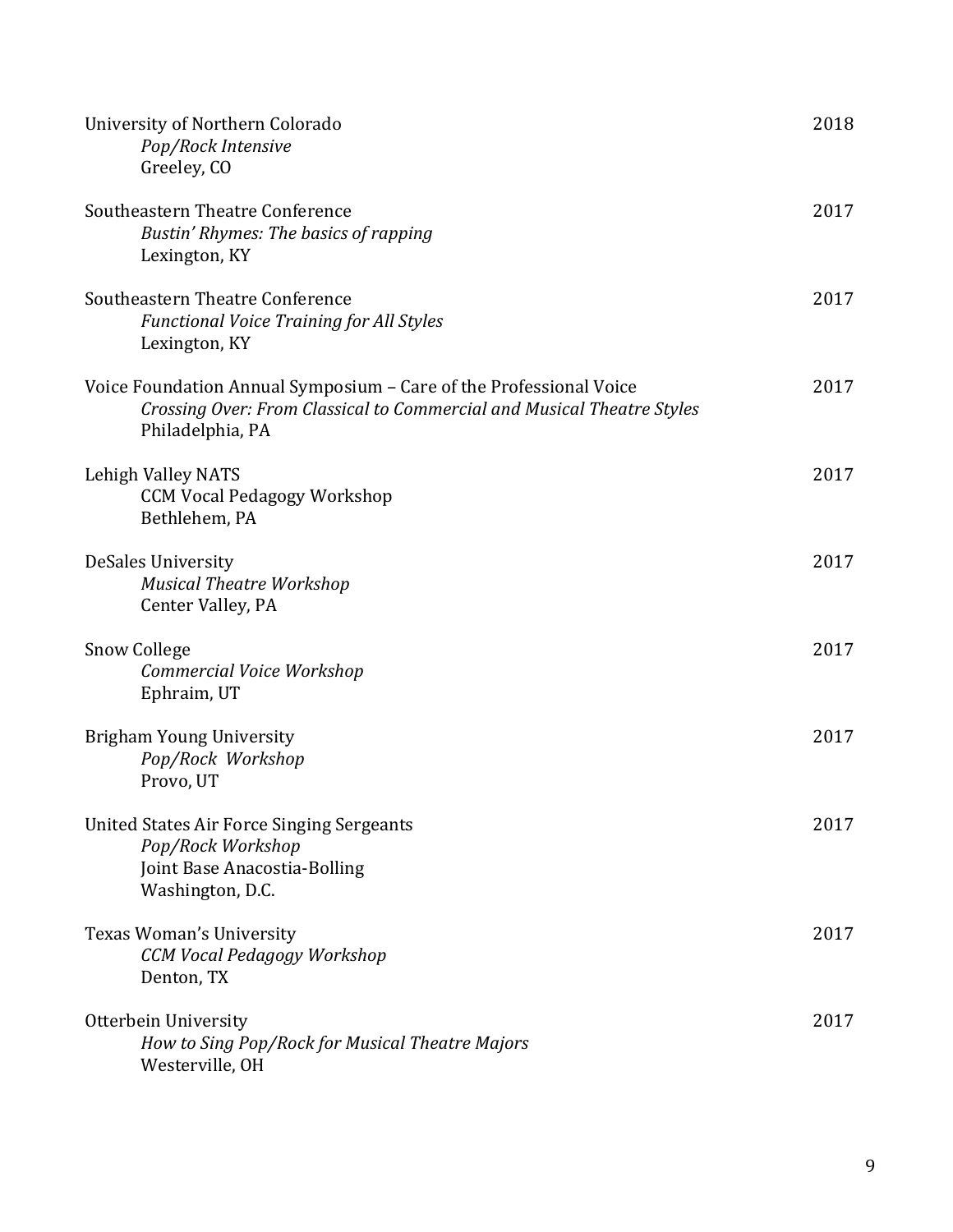| Carolina Voices<br>Singing Pop/Rock Workshop<br>Charlotte, NC                                         | 2017 |
|-------------------------------------------------------------------------------------------------------|------|
| University of Wisconsin-Milwaukee<br>How to Sing Pop/Rock for Musical Theatre Majors<br>Milwaukee, WI | 2017 |
| Penn State University<br>Guest vocal coach for American Idiot<br>State College, PA                    | 2017 |
| Georgia Southern University<br>Using and Teaching with Audio Technology<br>Statesboro, GA             | 2016 |
| University of Alabama<br>How to Sing Pop/Rock for Musical Theatre Majors<br>Tuscaloosa, AL            | 2016 |
| Southeastern Theatre Conference<br>Let's Get Rocked!<br>Greensboro, NC                                | 2016 |
| Carolina Voices<br>Singing Pop/Rock<br>Charlotte, NC                                                  | 2016 |
| Northwest School of the Arts<br><b>Auditioning for College</b><br>Charlotte, NC                       | 2016 |
| <b>Wright State University</b><br><b>Musical Theatre Initiative</b><br>Dayton, OH                     | 2016 |
| University of Northern Colorado<br>How to Sing Pop/Rock for Musical Theatre Majors<br>Greeley, CO     | 2016 |
| Southeastern Theatre Conference<br>So You Want To Sing Rock 'N' Roll?<br>Chattanooga, TN              | 2015 |
| Southeastern Theatre Conference<br>Healthy Belting: Free your voice!<br>Chattanooga, TN               | 2015 |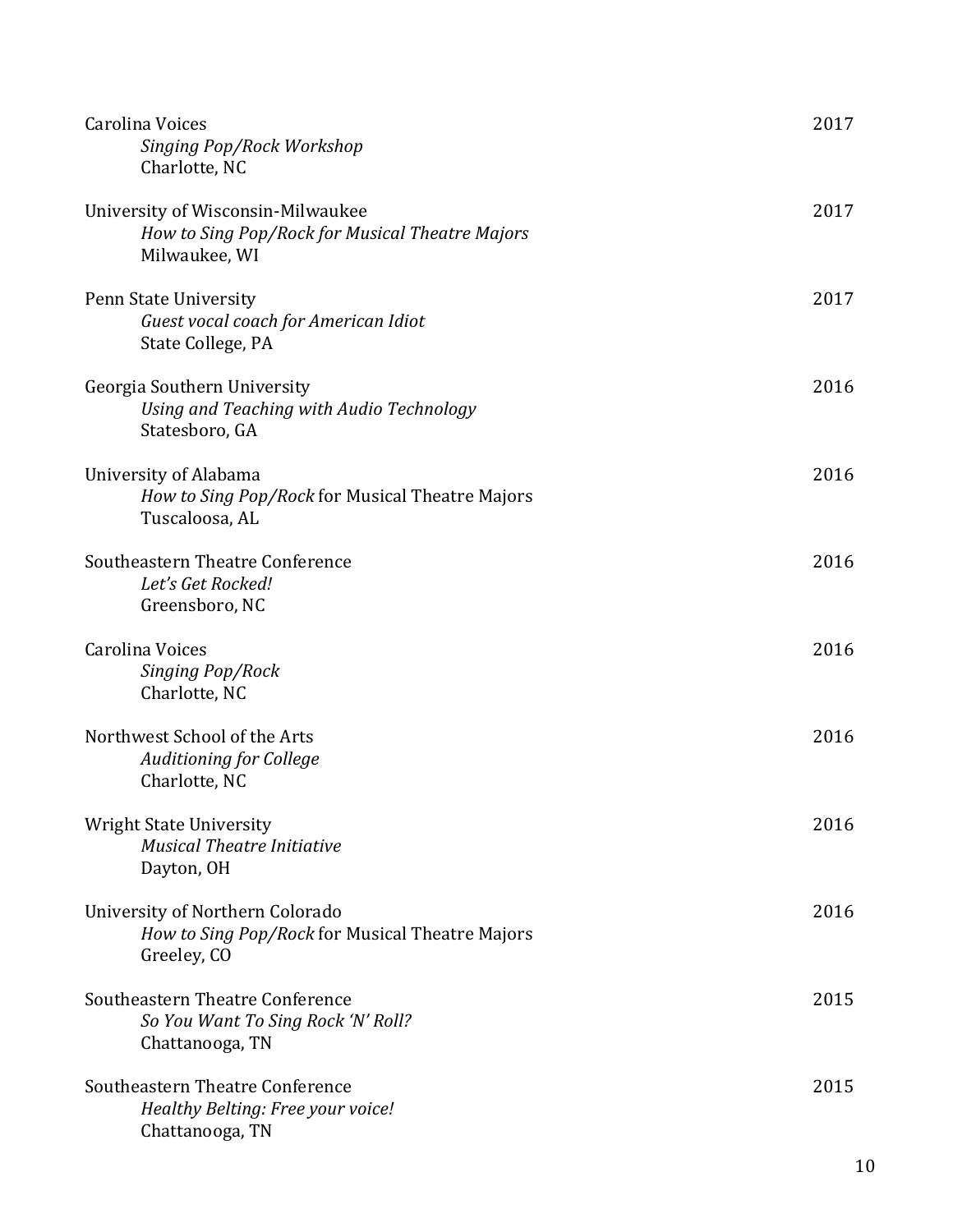| NATS Chat: Audio Technology<br>Online: Hosted by Dr. Kari Ragan                                                                         |      | 2015 |
|-----------------------------------------------------------------------------------------------------------------------------------------|------|------|
| <b>NATS Summer Workshop</b><br>So You Want To Sing Rock 'N' Roll<br>University of North Carolina-Greensboro<br>Greensboro, NC           |      | 2015 |
| <b>Brigham Young University</b><br>How to Sing Pop/Rock for Musical Theatre Majors<br>Provo, UT                                         |      | 2015 |
| University of Northern Colorado<br>How to Sing Pop/Rock for Musical Theatre Majors<br>Greeley, CO                                       |      | 2015 |
| Southeastern Theatre Conference<br>Riffing 101<br>Mobile, AL                                                                            |      | 2014 |
| Southeastern Theatre Conference<br>You Can Sing ANYTHING!<br>Mobile, AL                                                                 |      | 2014 |
| Voice Foundation Annual Symposium - Care of the Professional Voice<br>Digital Voice Processing for Live Performance<br>Philadelphia, PA |      | 2014 |
| <b>NATS National Conference</b><br>Pre-Conference Workshop on Singing with Audio Technology<br>Boston, MA                               |      | 2014 |
| Valley of the Sun NATS<br>Pop/Rock and Audio Technology Workshop<br>Phoenix, AZ                                                         | 2014 |      |
| Missouri State University/Ozarks Chapter of NATS<br>How to Sing Pop/Rock for Musical Theatre Majors<br>Springfield, MO                  |      | 2014 |
| <b>North Carolina NATS</b><br>Masterclass<br>University North Carolina - Charlotte<br>Charlotte, NC                                     |      | 2014 |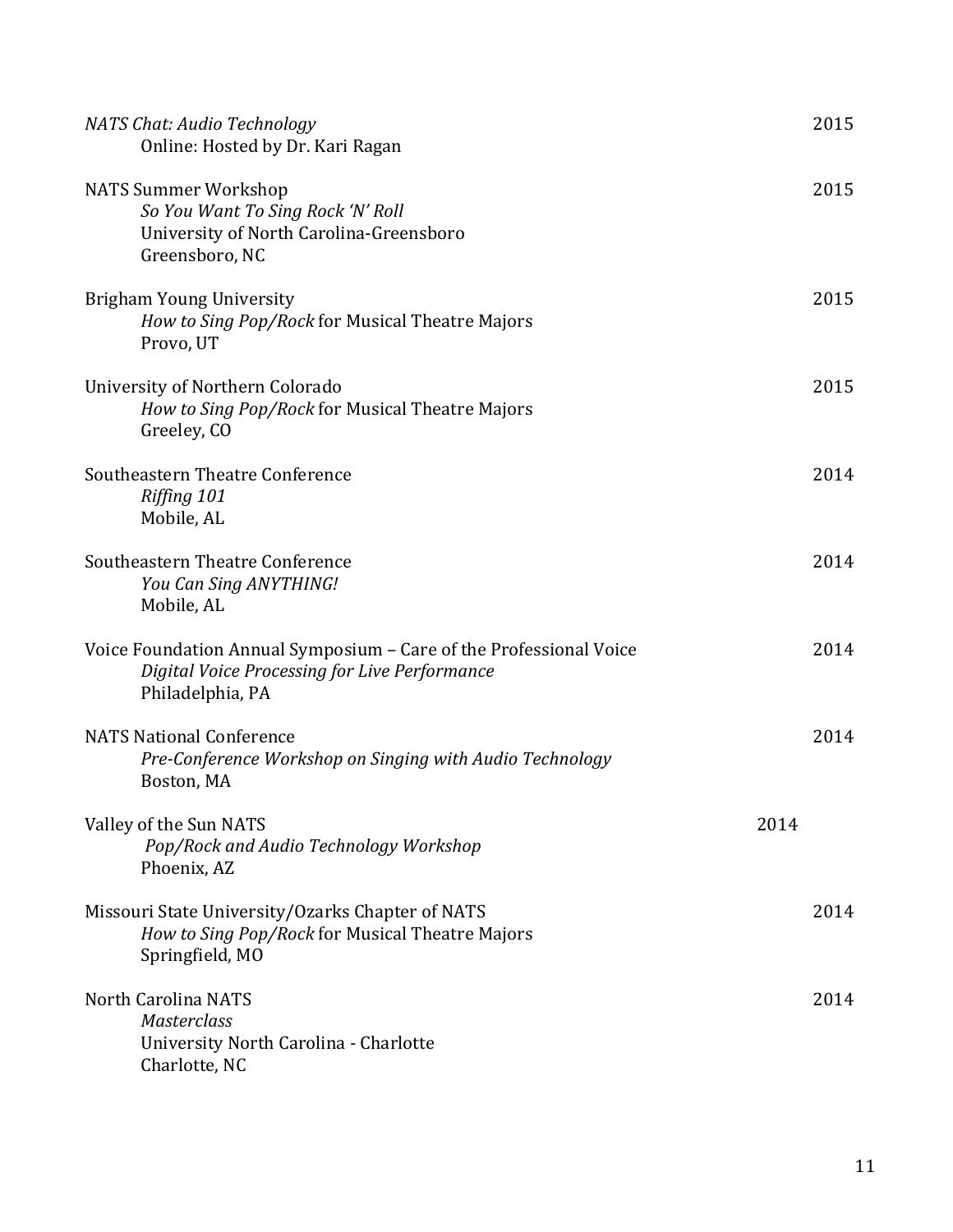| Georgia NATS<br>Pop/Rock and Audio Technology Workshop<br><b>Clayton State University</b><br>Atlanta, GA                                                              | 2014 |
|-----------------------------------------------------------------------------------------------------------------------------------------------------------------------|------|
| Duke University Voice Care Center<br>Pop/Rock and Audio Technology Workshop<br>Raleigh, NC                                                                            | 2014 |
| Virginia NATS<br>Amplification and the Singer<br>James Madison University<br>Harrisonburg, VA                                                                         | 2013 |
| Southeastern Theatre Conference<br>From Legit to Pop/Rock: Unlock Your Voice<br>Louisville, KY                                                                        | 2013 |
| Southeastern Theatre Conference<br>How a Microphone Can Change Your Performance<br>Louisville, KY                                                                     | 2013 |
| Southeastern Theatre Conference<br>Freeing Your Voice Through Acting<br>Louisville, KY                                                                                | 2013 |
| <b>Ohio Northern University</b><br>How to Sing Pop/Rock for Musical Theatre Majors<br>Ada, OH                                                                         | 2013 |
| Mary Hardin-Baylor University<br><b>Guest Master Teacher</b><br>Belton, TX                                                                                            | 2013 |
| University of Northern Colorado<br>How to Sing Pop/Rock for Musical Theatre Majors<br>Greeley, CO                                                                     | 2013 |
| 11th Annual Contemporary Commercial Music Vocal Pedagogy Workshop<br>Integrating Audio Technology and Somatic Voicework™<br>Shenandoah Conservatory<br>Winchester, VA | 2013 |
| Southeastern Theatre Conference<br>Singing Pop/Rock: More Than a Feeling<br>Chattanooga, TN                                                                           | 2012 |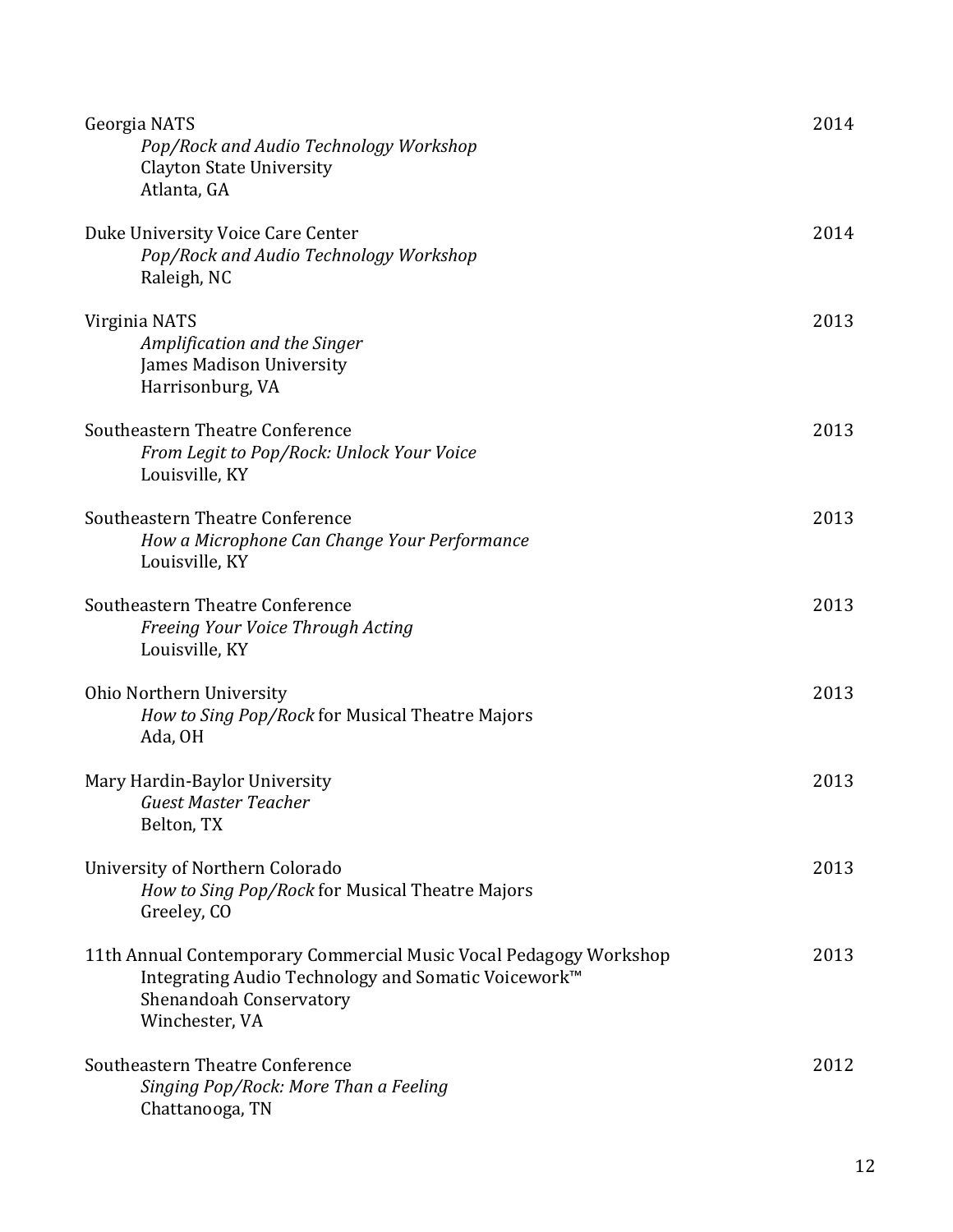| Southeastern Theatre Conference<br>Unlocking Your Belt Voice: A Functional Approach<br>Chattanooga, TN                                                                       | 2012 |
|------------------------------------------------------------------------------------------------------------------------------------------------------------------------------|------|
| Voice Foundation Annual Symposium - Care of the Professional Voice<br>More than a Feeling: Vocal and Physical Exercises for Teaching Style in CCM Music<br>Philadelphia, PA  | 2012 |
| Illinois Wesleyan University<br>How to Sing Pop/Rock for Musical Theatre Majors<br>How to Teach Pop/Rock for Musical Theatre Faculty<br>Bloomington, IL                      | 2012 |
| 10th Annual Contemporary Commercial Music Vocal Pedagogy Workshop<br>Integrating Audio Technology and Somatic Voicework™<br><b>Shenandoah Conservatory</b><br>Winchester, VA | 2012 |
| Voice Foundation Annual Symposium - Care of the Professional Voice<br>Connecting the Actor and the Singer<br>Philadelphia, PA                                                | 2012 |
| Virginia NATS Spring Conference<br><b>College and Professional Auditions</b><br>Arlington, VA                                                                                | 2012 |
| Henrico County Public School Center for the Arts<br><b>Auditioning for College</b><br>Richmond. VA                                                                           | 2012 |
| Voice Foundation Annual Symposium - Care of the Professional Voice<br>Why and How to Integrate Pop/Rock in Your Voice Studio<br>Philadelphia, PA                             | 2011 |
| <b>Wayside Theatre</b><br><b>Auditioning for College</b><br>Middleton, VA                                                                                                    | 2011 |
| Virginia Theatre Association<br>Healthy Belting/How Your Voice Works<br>Reston, VA                                                                                           | 2011 |
| Bowling Green State University SMI Camp<br><b>Auditioning for College</b><br>Bowling Green, OH                                                                               | 2011 |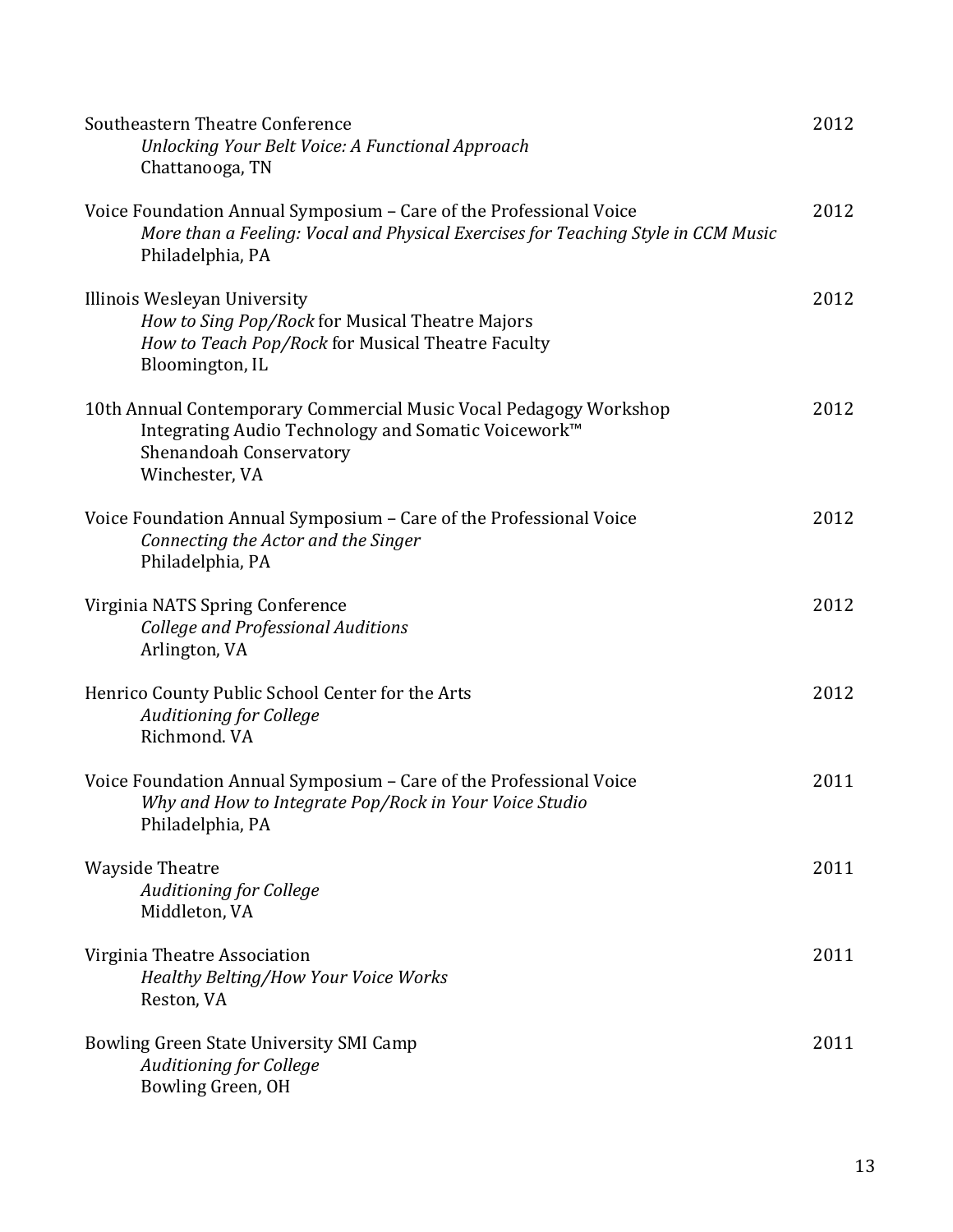| Barbara Ingram School for the Arts<br><b>Auditioning for College</b><br>Hagerstown, MD     | 2011 |
|--------------------------------------------------------------------------------------------|------|
| <b>Adjudication</b>                                                                        |      |
| Martinsburg Choral Festival<br>Martinsburg, WV                                             | 2016 |
| Opera America Musical Theatre Scenes Competition                                           | 2015 |
| All State Choir Auditions<br><b>Frederick County Public Schools</b><br>Winchester, VA      | 2013 |
| Solo and Ensemble Festival<br><b>Washington County Public Schools</b><br>Hagerstown, MD    | 2012 |
| High School Choral Festival<br><b>Washington County Public Schools</b><br>Hagerstown, MD   | 2012 |
| Middle School Choral Festival<br><b>Washington County Public Schools</b><br>Hagerstown, MD | 2012 |

## **Performance Experience**

## *Opera/Musical Theatre*

| <b>Sheriff Dodd</b>     | Best Little Whorehouse in Texas | Shenandoah University        | 2015 |
|-------------------------|---------------------------------|------------------------------|------|
| Valentin                | Faust                           | Tri-Cities Opera             | 2009 |
| Melchior                | Amahl and the Night Visitors    | Tri-Cities Opera             | 2008 |
| Monterone               | Rigoletto                       | Tri-Cities Opera             | 2008 |
| Don Giovanni            | Three Little Pigs               | Tri-Cities Opera-Go-Round    | 2008 |
| <b>Alfred Doolittle</b> | My Fair Lady                    | Ash Lawn Opera Festival      | 2008 |
| Zuniga                  | The Gypsy and the Toreador      | Ash Lawn Opera Festival      | 2008 |
| Fiorello                | Il Barbiere di Siviglia         | Tri-Cities Opera             | 2008 |
| Escamillo               | Carmen                          | Tri-Cities Opera             | 2008 |
| Father                  | <b>Beauty and the Beast</b>     | Tri-Cities Opera             | 2007 |
| Masetto                 | Don Giovanni                    | Tri-Cities Opera             | 2007 |
| Capulet                 | Romeo et Juliette               | New Jersey Opera Theater     | 2007 |
| Dutch                   | Cooperstown (world premiere)    | <b>Baseball Hall of Fame</b> | 2007 |
| Capulet                 | Romeo et Juliette               | Tri-Cities Opera             | 2007 |
| Baron Zeta              | The Merry Widow                 | Tri-Cities Opera             | 2007 |
| Melchior                | Amahl and the Night Visitors    | Tri-Cities Opera             | 2006 |
| Schaunard               | La Boheme                       | Tri-Cities Opera             | 2006 |
|                         |                                 |                              |      |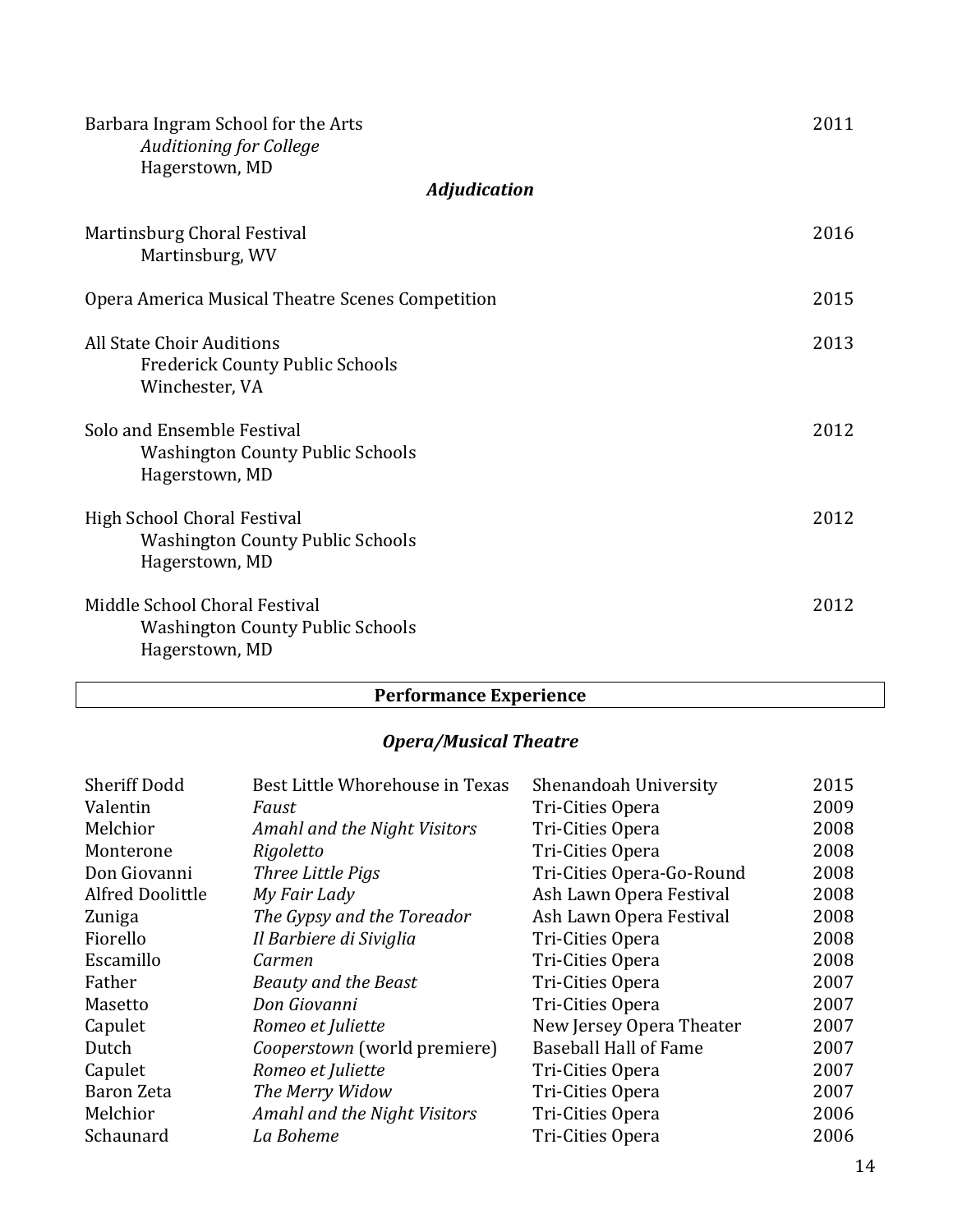| Aaron Blunder        | The Toy Shop                  | Tri-Cities Opera               | 2006 |
|----------------------|-------------------------------|--------------------------------|------|
| Officer Krupke       | West Side Story               | Ash Lawn Opera Festival        | 2006 |
| Pritsch              | The Merry Widow               | Ash Lawn Opera Festival        | 2006 |
| Papageno             | The Magic Flute               | Acadiana Symphony              | 2006 |
| Frank                | Die Fledermaus                | <b>Atlantic Coast Opera</b>    | 2005 |
| Albert               | Werther                       | Louisiana State University     | 2005 |
| <b>Gideon March</b>  | Little Women                  | Louisiana State University     | 2004 |
| Frank                | Die Fledermaus                | <b>Bay View Music Festival</b> | 2004 |
| Nachum               | Fiddler on the Roof           | <b>Bay View Music Festival</b> | 2004 |
| Elder McLean         | Susannah                      | Louisiana State University     | 2004 |
| Gianni Schicchi      | Gianni Schicchi               | Louisiana State University     | 2003 |
| Rambaldo             | La Rondine                    | Louisiana State University     | 2003 |
| <b>Bartolo</b>       | The Barber of Seville         | Cincinnati Opera Outreach      | 2003 |
| <b>Baritone</b>      | Overture!                     | Lyric Opera Cleveland          | 2003 |
|                      | <b>Concert</b>                |                                |      |
| <b>Guest Soloist</b> | Holiday Gala                  | Shenandoah University          | 2012 |
| <b>Guest Soloist</b> | Holiday Gala                  | Shenandoah University          | 2010 |
| <b>Bass Soloist</b>  | $Messian*$                    | <b>Bach-Handel Festival</b>    | 2010 |
| <b>Bass Soloist</b>  | Mozart Requiem                | <b>Broome Community</b>        | 2006 |
|                      |                               | College                        |      |
| <b>Bass Soloist</b>  | Bruckner Te Deum              | Louisiana State University     | 2004 |
| <b>Bass Soloist</b>  | $Messian*$                    | <b>Broadmoor Methodist</b>     | 2004 |
|                      |                               | Church                         |      |
| <b>Bass Soloist</b>  | <b>Mozart Coronation Mass</b> | Hudson Orchestra               | 2002 |
| <b>Bass Soloist</b>  | Pergolesi Magnificat          | Hudson Orchestra               | 2001 |
| Samuel               | Un Ballo in Maschera*         | Miami Valley Symphony          | 1999 |
| Harry                | My Fair Lady                  | Dayton Philharmonic            | 1999 |
|                      |                               |                                |      |

#### **Awards and Honors**

| Master Teacher                         | <b>NATS</b> Intern Program                       | 2018 |
|----------------------------------------|--------------------------------------------------|------|
| Van Lawrence Fellowship                | NATS and the Voice Foundation                    | 2017 |
| Mednick Fellowship Award               | Virginia Fellowship for Independent Colleges     | 2016 |
| Southern Tier Opportunity<br>Coalition | Top 20 in their Twenties                         | 2009 |
| Third place                            | Metropolitan Opera Competition<br>Tulsa District | 2006 |
| Finalist                               | Dayton Opera Guild Competition                   | 2003 |
| Irvin Bushman Award in Singing         | <b>Cleveland Institute of Music</b>              | 2002 |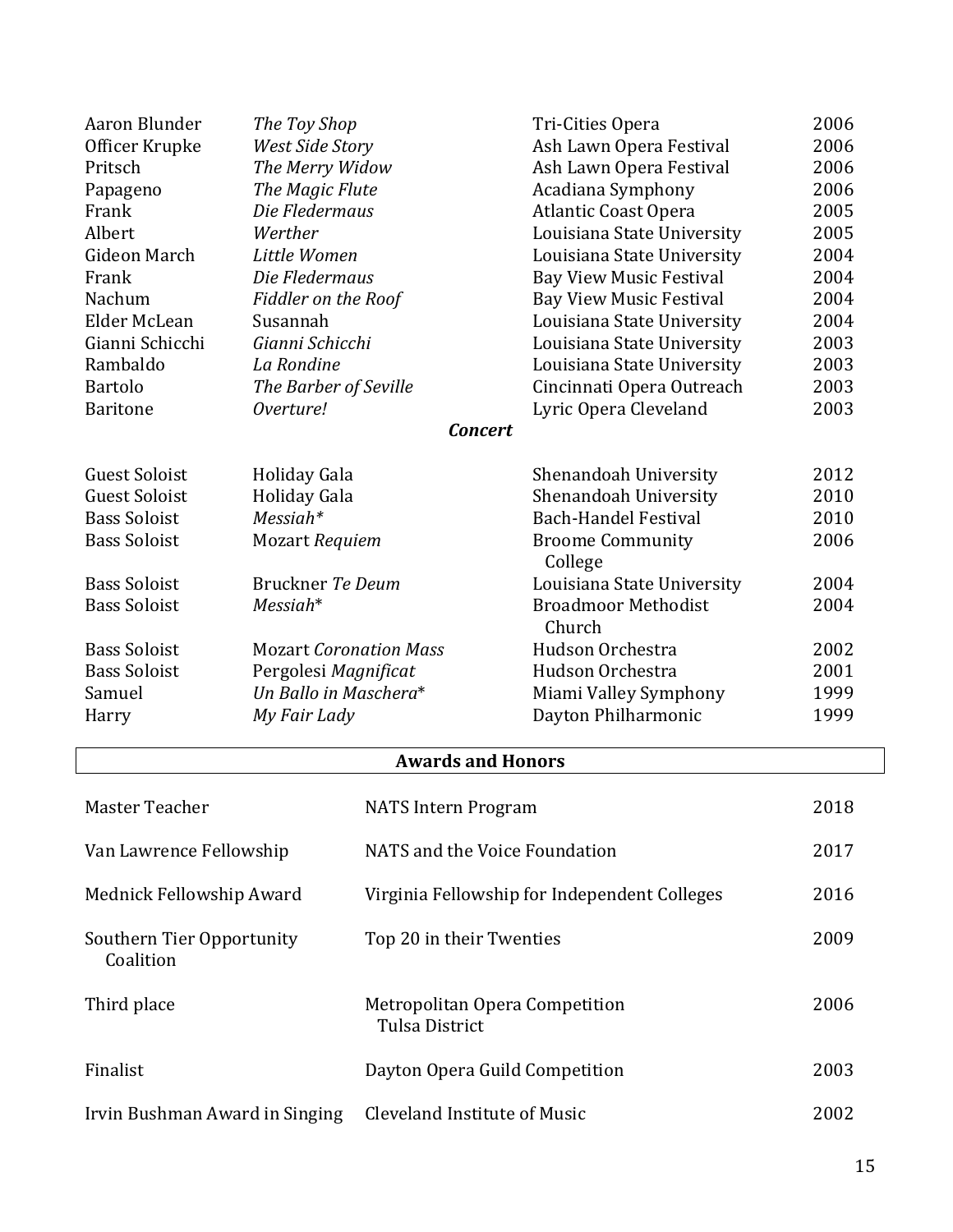|                                                                                                                                             | <b>Service</b>                                                                                    |              |  |
|---------------------------------------------------------------------------------------------------------------------------------------------|---------------------------------------------------------------------------------------------------|--------------|--|
| <b>Professional Organizations</b>                                                                                                           |                                                                                                   |              |  |
| Secretary                                                                                                                                   | Musical Theatre Educator's Alliance                                                               | 2017-Present |  |
| Secretary                                                                                                                                   | Pan-American Vocology Association                                                                 | 2015-2018    |  |
|                                                                                                                                             | <b>Academic</b>                                                                                   |              |  |
| Counsel for Higher Education's Future Shenandoah University<br>20 years                                                                     | Tasked with searching for ways to help SU Survive and Thrive over the next                        | 2018-2019    |  |
| <b>Conservatory Futures Group</b><br>to simultaneously improve not quality and profitability                                                | Shenandoah University<br>Tasked with overhauling and reimagining every degree in the conservatory | 2018-2019    |  |
| Search Committee Chair<br>Assistant Professor of Theatre, Music Director                                                                    | Shenandoah University                                                                             | 2018         |  |
| Popular Music Exploratory Committee Shenandoah University<br>in the conservatory.                                                           | Tasked with exploring ways to incorporate a songwriting track and/or degree                       | 2018         |  |
| <b>Search Committee</b><br>Assistant Professor of Voice, Classical                                                                          | Shenandoah University                                                                             | 2018         |  |
| <b>Faculty Evaluation Task Force</b><br>Tasked with changing the requirements for promotion in the<br>Conservatory                          | Shenandoah University                                                                             | 2017-2018    |  |
| Search Committee Chair<br>Assistant Professor of Voice, MT/CCM                                                                              | Shenandoah University                                                                             | 2016-2017    |  |
| <b>Dissertation Committee</b><br>Leon Neto: Worship Leaders: Vocal Health and Technical Needs                                               | Shenandoah University                                                                             | 2016-2017    |  |
| <b>Scholarship Task Force</b><br>Tasked with exploring ways to improve recognition of scholarly<br>activities within a conservatory setting | Shenandoah University                                                                             | 2015-2017    |  |
| Search Committee Co-Chair<br>Assistant Professor of Theatre, Music Director                                                                 | Shenandoah University                                                                             | 2015-2016    |  |
| <b>Search Committee</b><br>Assistant Professor of Theatre, Director of Musical Theatre                                                      | Shenandoah University                                                                             | 2015-2016    |  |